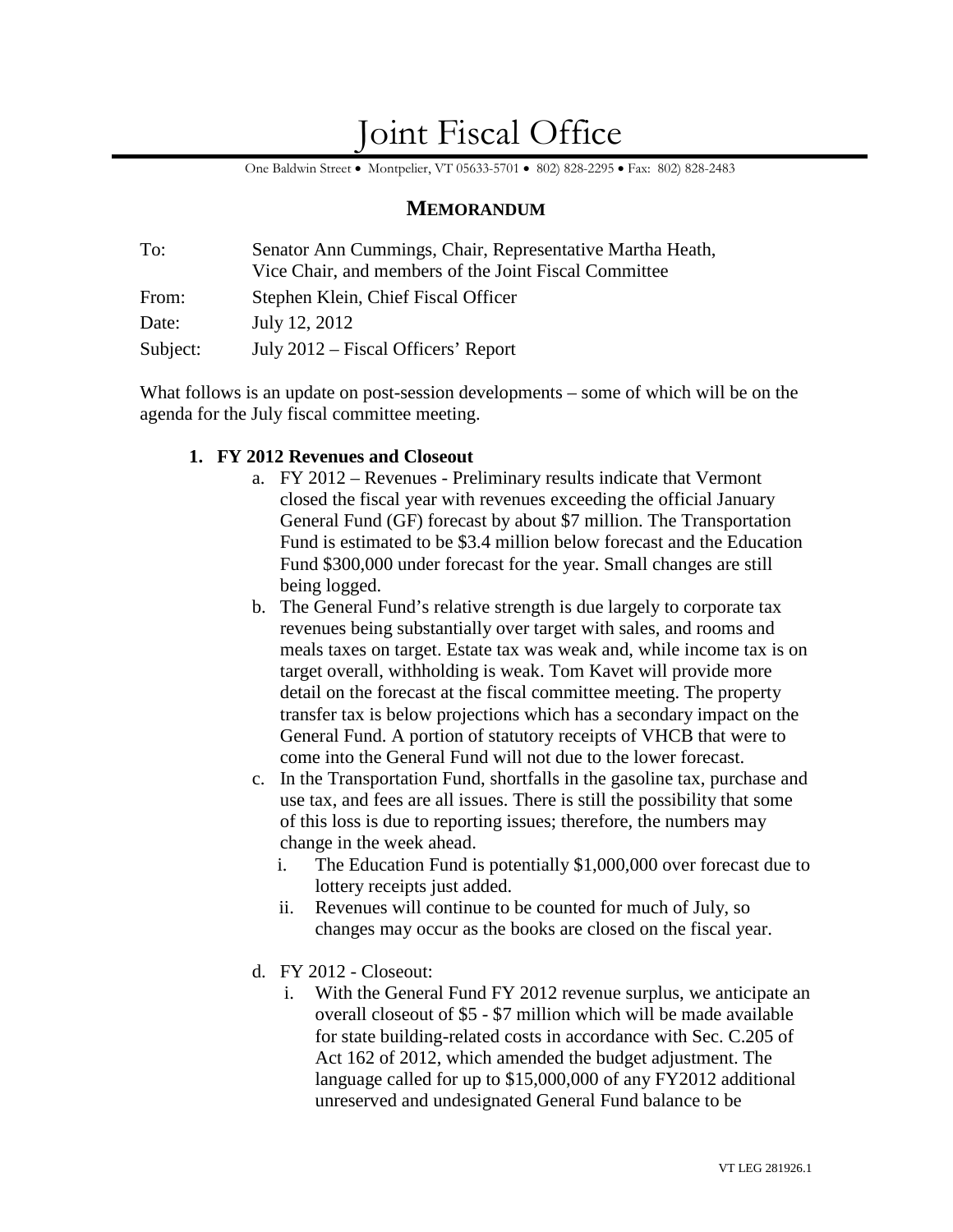appropriated to the Secretary of Administration for transfer upon approval of the Emergency Board to the Department of Buildings and General Services for pending state building projects in Central Vermont that are a direct result of the impact of damage sustained to state properties at the Waterbury Complex from Tropical Storm Irene.

ii. The estate tax ended the year \$6 million below forecast. This tax is difficult to predict.

Jim Reardon will provide an update on where the closeout appears to be heading at the Joint Fiscal Committee meeting.

#### **2. FY 2013 and Beyond - Revenues and Budget Pressures**

- a. The FY 2013 revenue forecast revision will be available at the meeting. The revenues through June continued to be positive overall but the economy has weakened since January, indicating some risk for the FY 2013 forecast.
- b. For FY 2014, we are going to face an additional step down of base Federal Medicaid share (FMAP) which will place a \$20 million plus pressure on the budget.
- c. LIHEAP continues to be a known risk, and since it is a Presidential election year, it is difficult to know when we will have certainty in this area. At present, national information indicates the likelihood of level funding. Without program changes, for Vermont to equal the benefit of last year, we would need to add about \$8.5 million of state funds after application of the carryforward. Even at that level, 2011 - 2012 was the third year of a benefit step-down. In part, this is due to a planned increase in participants which took place last year. Program changes are under exploration and will be added to the Joint Fiscal Committee agenda in September. Over the past three years, oil fuel benefits averaged:

|                           | <b>Benefit</b> |     |
|---------------------------|----------------|-----|
| i. $2011 - 2012$ \$ 866   |                | 34% |
| ii. $2010 - 2011$ \$1,064 |                | 52% |
| iii. 2009 - 2010 \$1,718  |                | 86% |

Several other issues are relevant to heating. The Green Mountain Power/CVPS 25% discount program for those under 150% of poverty has yet to be put in place. There is still uncertainty as to whether it will happen in the months before this heating season. A new requirement for a natural gas discount up to 200% of poverty similarly is going slow although it has a January 15, 2013 projected start. In addition, Vermont continues to require a lower discount than neighboring states of fuel dealers involved in fuel assistance.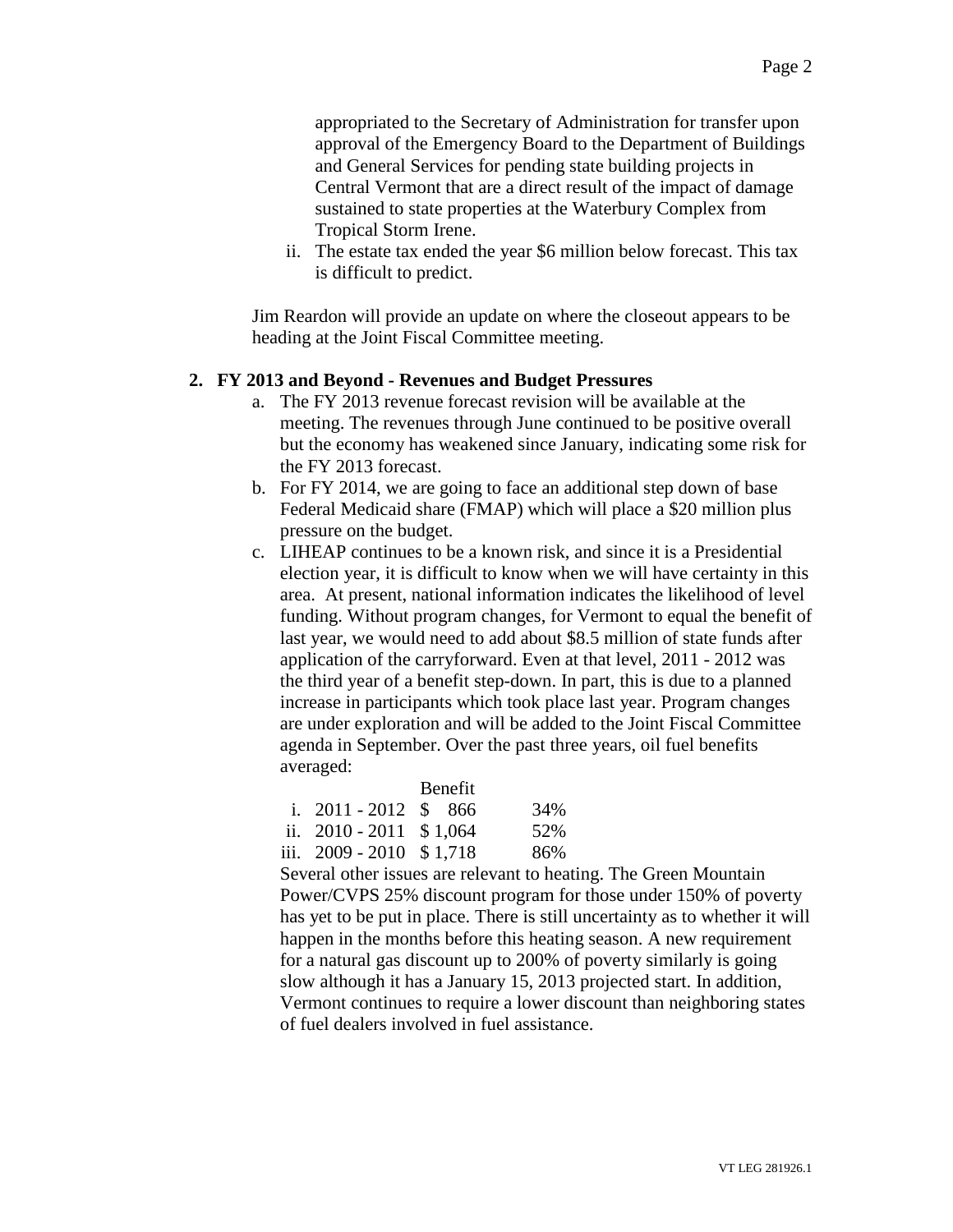d. Based on the forecast revision, the closeout in Medicaid programs, and with known federal changes, we will work with the Department of Finance and Management to develop a revised gap analysis for FY 2013 in the last week of July and first week of August.

#### **3. Federal Funds-Related Irene Recovery**

- a. At the Joint Fiscal Committee meeting, we will spend some time on federal fund expectations related to Irene recovery. A number of issues are emerging:
	- i. Towns' capability of reporting expenditures to the Federal Emergency Management Administration (FEMA) and Transportation has led to fewer funds and slower funds than were anticipated. This is being addressed through state assistance with relevant paperwork and resubmissions to some extent. The result means considerable unknowns on receipts for state and local recovery efforts.
	- ii. Federal FEMA funds for the State Hospital are also an area of uncertainty. Current information indicates FEMA funds will be below amounts anticipated. There are substantial risks to the funding flows, but it is too early to know the resolution.
	- iii. Susan Minter, Irene Recovery Officer, will report to the Joint Fiscal Committee on these issues. At the same time as the Joint Fiscal Committee July 20 meeting the Institutions Committees and the Mental Health Oversight Committees will be hearing more detailed reports in their areas on FEMA and other financing issues.

### **4. The Mental Health Special Committee Report**

The Mental Health Report will be released on July 20 at a Special Mental Health Committee Meeting, scheduled for 9:30 a.m. The consultant will present the report to the committee via phone and possibly a video link.

### **5. Education Finance Research**

At the request of the Legislative Educational Opportunities Working Group, we have been assisting with its contract with the Jeffords Center for Policy Research to look at the connection between education finance and outcomes. This contract will be discussed next Wednesday, August 17.

#### **6. Results First Initiative**

The work with the Pew Foundation, Results First model continues on schedule. We are likely to have Vermont data on corrections ready to run through the model by the end of July and report to the Joint Fiscal Committee in September. The next area the model may expand is juvenile programs. In late July, Nathan Lavery and Maria Belliveau from the Joint Fiscal Office, Sarah Clark and Monica Webber from the Department of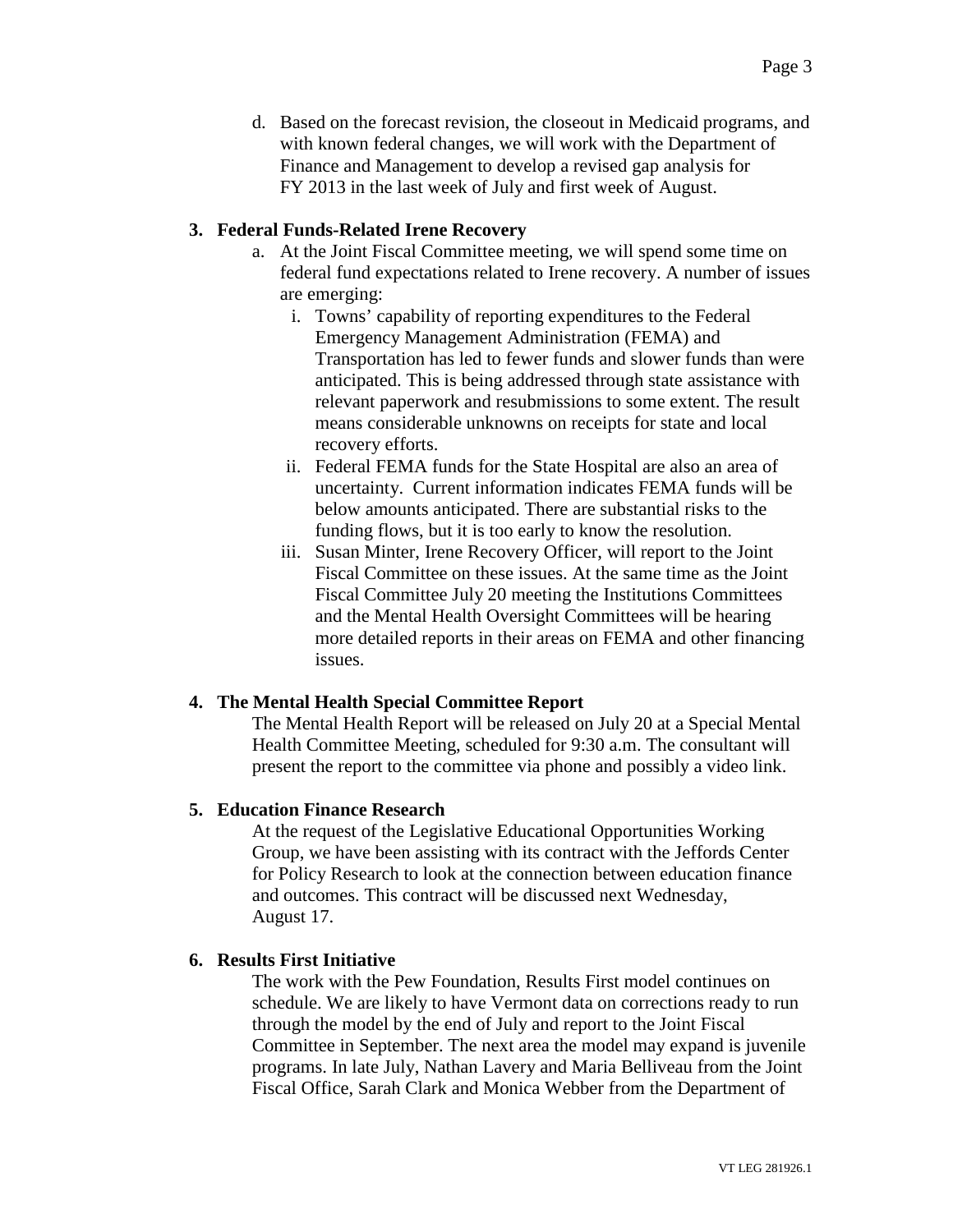Corrections, and Robin Adler from the Vermont Center for Justice Research will all be part of a PEW state meeting to discuss the model and its outputs.

#### **7. Health Care Reform**

- a. The administration is moving forward in its work on Health Care Reform. We are not extensively involved in this effort. The one area where we may play a role is in working toward base consensus assumptions to avoid institutional differences in the underlying data used to assess financing plans.
- b. The Administration has hired a consulting team from the University of Massachusetts in Amherst, Massachusetts to work on its financial analysis.

#### **8. Medicaid**

- a. Background In the January budget adjustment (Act 75 of 2012), the legislature reduced the original FY2012 Global Commitment budget by approximately \$32 million, due to lower caseload and utilization. The FY2012 amount was further reduced by another \$7.1 million in the Big Bill, as costs continued to come in below expectation, freeing up \$3 million of one-time state funds to balance FY2013. Act 75 also included the pass-through funding for University of Vermont (UVM) Graduate Medical Education of \$30 million. After passage of Act 79 of 2012, the Mental Health Bill, other estimated adjustments in Global Commitment funding related to the closure of the state hospital and the provision of services to this population in other settings were added.
- b. FY2012 Close Out Caseload was 2,200 below estimates in the aggregate, 1,800 of which were from the Vermont Health Access Program (VHAP). Most the savings associated with this were booked in the Big Bill; it appears the Department of Vermont Health Access's (DVHA) Global Commitment expenditures are essentially on target, coming in at 1% below the adjusted budget. The savings estimate is \$6 million in total funds or \$2.5 million in state funds. FY2012 cigarette tax revenue has come in \$2 million above expectation. Approval from the Centers for Medicare and Medicaid Services (CMS) for the UVM Graduate Medical Education proposal was not received in time to include this funding in FY2012 but remains pending for FY2013. The year-end close-out process includes the trueup of the mental heath budget. Currently, there is no projected change in the FY2013 budgeted amounts from information gathered in closeout. There is an estimated one-time balance of \$27 million in gross funds and \$12 million in state funds anticipated to be available to offset what is projected to be a \$20 million plus Federal Medical Assistance Percentages (FMAP) loss in FY2014.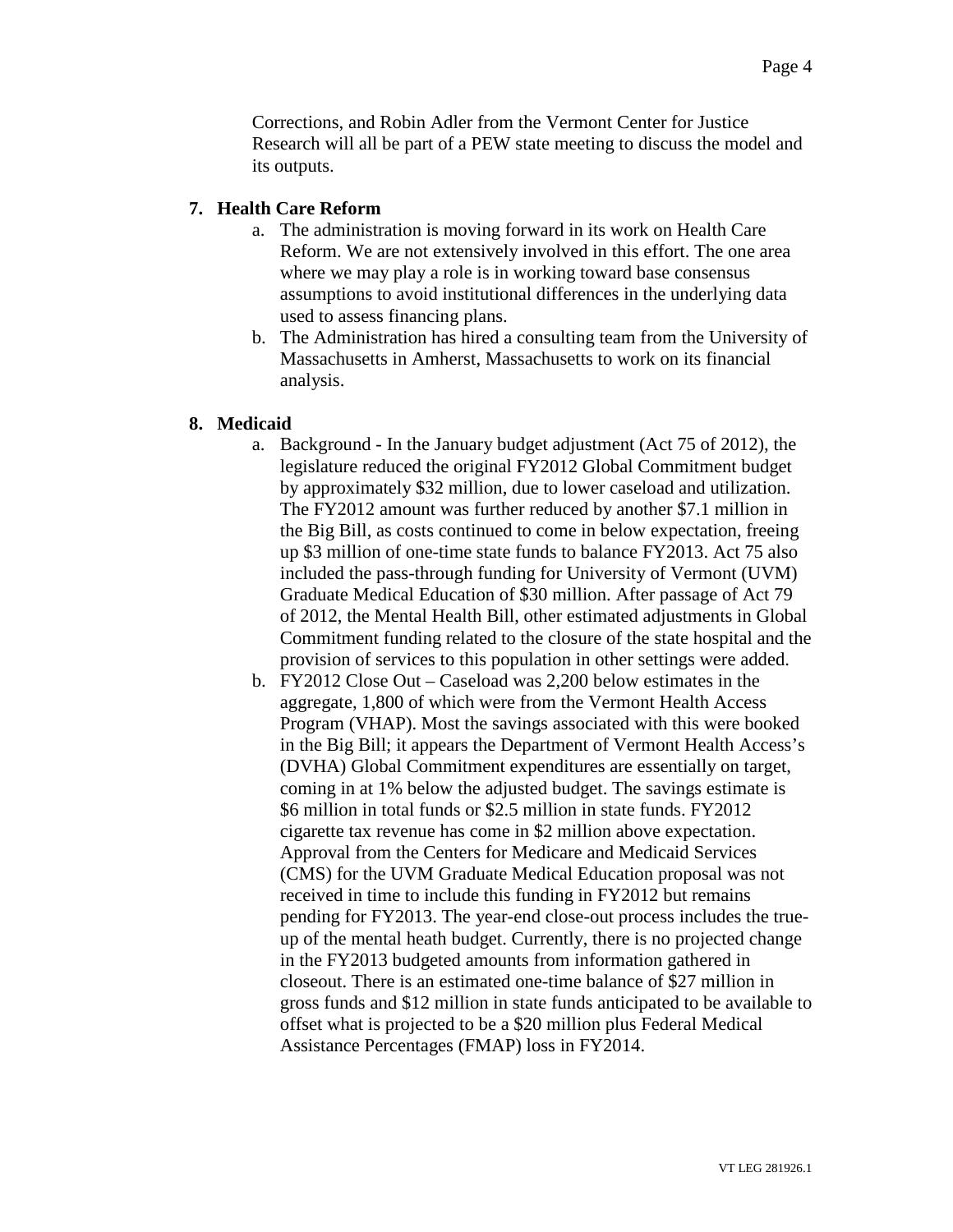## **9. Legislative intent**

The legislative intent document for the budget has been circulated and is available on our web page.

[http://www.leg.state.vt.us/JFO/appropriations/fy\\_2013/FY13\\_Intent\\_Docu](http://www.leg.state.vt.us/JFO/appropriations/fy_2013/FY13_Intent_Document__2012_session_.pdf) ment 2012 session .pdf

## **10. Vermont Economic Growth Incentives (VEGI)**

- a. This year, the base changes to the Vermont Economic Growth Incentives program do not involve model changes other than the normal updating process. There may be some meetings over the Summer and early Fall that will be brought before the fiscal committee at a later point
- b. The Emergency Board will have before it a motion to raise the 2012 calendar cap from \$10 million to \$12 million. As of June 28, projects having received initial or final approval total \$10,598,645. The proposed cap increase covers these projects and the potential for other applicants during the remainder of the year.

## **11. Private Activity Bond Cap**

The Private Activity Bond Advisory Committee has been formed, and is now meeting in order to make recommendations on the use of the state's private activity bond capacity. At the July 20 Emergency Board meeting, there are no nontraditional users of the cap capacity being proposed; however, there may be some developments at a later point.

## **12. Transportation**

- a. Maintenance of effort transfers: The Administration used its authority under Sec. 74 of No. 75 of 2012 (budget adjustment) to transfer \$2.7 million of appropriations to the paving program to ensure compliance with federal maintenance of efforts rules.
- b. Summer study: The study committee on transportation funding held its first meeting on June 8. The committee members are: Transportation Secretary, Brian Searles, Chair; Department of Motor Vehicles Commissioner, Robert Ide; Senator Jane Kitchel; Representative Diane Lanpher; Steve Jeffrey of the Vermont League of Cities and Towns; Susan Schreibman of the Vermont Association of Planning and Development Agencies, and Bud Meyers, Director, James M. Jeffords Center for Policy Research. Its next meeting is scheduled for August 17.

## **13. Legislative Budgets**

a. The Legislature's budget closed FY2012 on target. This is in part due to the early adjournment, other efforts to control costs, and lower-thananticipated expenses. Before anticipated obligations, the gross surplus is about \$1.3 million, of which \$503,000 will revert to the General Fund. The Legislature's FY2013 budget included a deficit of \$187,000, with the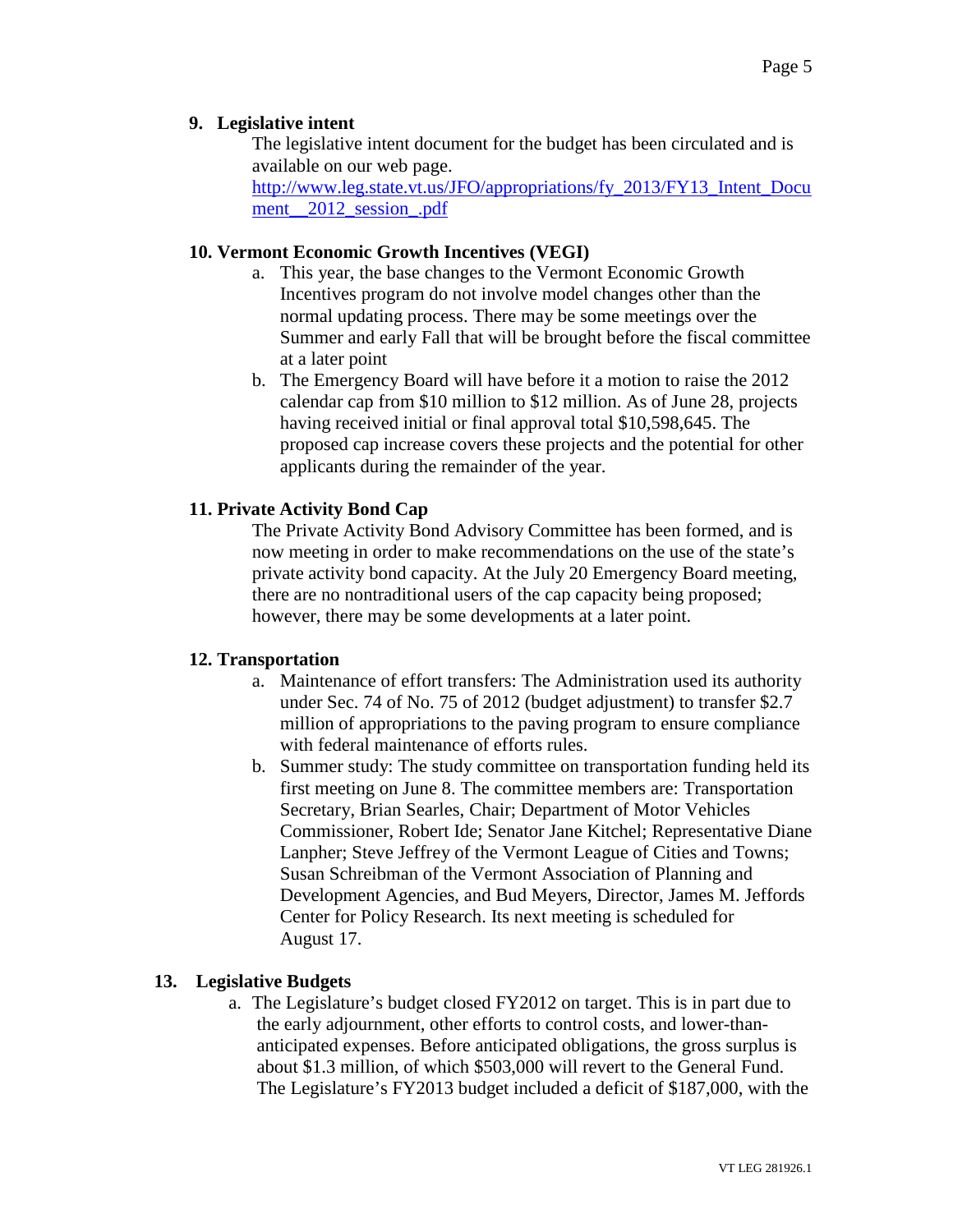understanding that we would work to achieve the necessary carryforward. Thus, the first \$187,000 of carryforward (after reversion) is dedicated to closing the FY2013 projected legislative budget deficit. Additional planned uses include \$42,000 for member COLAs, \$180,000 for upgrading Office 2003 software to Office 2010, \$75,000 for equipment depreciation reserve (a capital expense), as well as funding for the mental health system study and performance budgeting activity. Finally, \$190,000 is reserved for FY2014 base budget needs depending on the level of base funding that is budgeted. Staff furloughs have been eliminated, and legislators will be at their full statutory pay in FY2013 and onward.

- b. The Joint Fiscal Office ended the budget year with an unallocated surplus of roughly \$87,000 and a gross surplus of about \$217,000. Per the Big Bill, \$10,000 will revert to the General Fund. Of the remaining obligated funds, the largest share has been reserved for completion of the Results First Pilot Project (\$70,000). Funding has also been reserved for upgrading the JFO Budget System to ensure compatibility with the Administration's new budget system. The Joint Fiscal Office will also be contributing \$10,000 to the Pre-Sentencing guidelines study discussed below.
- c. The Legislative Council, the Sergeant at Arms, and the Information Technology departments all met or exceeded their carryforward targets, and a combined \$100,000 will revert to the General Fund as prescribed in the Big Bill.
- d. Work will continue with other staff entities on legislative budget development and preparation.

### **14. Joint Fiscal Office Updates**

- a. Results First Over the next few weeks we will be using the Results First model to analyze corrections-related programs. Our data assembly has reached the point that we can "test" run the model in the Vermont context. In late July, Maria and Nathan will be part of a group meeting in Denver to discuss Results First with other states. We hope to set aside some time at the September meeting to discuss the initiative and its next steps. We have been working with the Center for Criminal Justice Research on the data for this effort.
- b. In a related project, the administration has asked us to join with the Courts, Corrections, and the Vermont Center for Criminal Justice Research to carry out a project that was developed by the Corrections Oversight Committee and embodied in which S.138 died at the end of last session. The initiative involves creating a set of sentencing information along the lines of Missouri's sentencing advisory commission. Missouri's initiative is described as creating collaboration with probation, corrections, and parole personnel, and with judges to "fashion a system that is just, proportionate, and wisely uses the state's resources." Senator Dick Sears and Representative Bill Lippert have